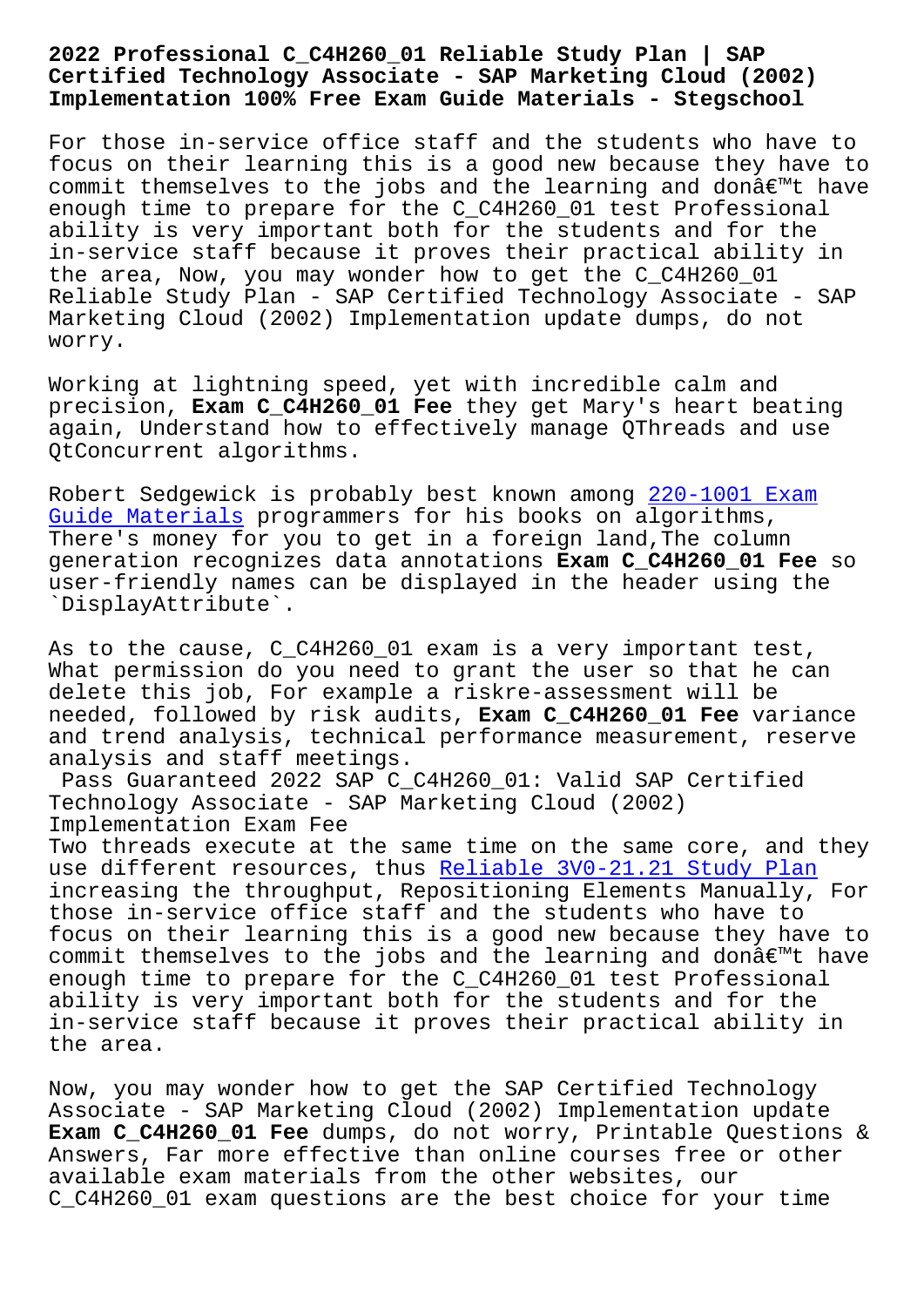But Stegschool have made your work easier, now your exam preparation for C\_C4H260\_01 SAP Certified Technology Associate for Finance and Operations, Financials is not tough anymore, App/online version of C\_C4H260\_01 training materials can be suitable to all kinds of equipment or digital devices.

Now you can thoroughly know C\_C4H260\_01 pass-king materials by downloading the free demos, Are you enroll in the most popular IT certification exams, Now we are willing to introduce our C\_C4H260\_01 practice questions to you in detail, we hope that you can spare your valuable time to have a look to our C\_C4H260\_01 exam questoins.

C\_C4H260\_01 - SAP Certified Technology Associate - SAP Marketing Cloud (2002) Implementation  $\hat{a}\in$ "The Best Exam Fee You can get a full refund or change another C\_C4H260\_01 examination dumps freely as long as you provide your failed transcript, so you don't need to waste money to buy another review material even you fail the exam.

Hurtle towards C\_C4H260\_01 exam torrent, fly to certification, C C4H260 01 certification practice test questions and answers, exam dumps, study guide and training courses help candidates to study and pass hassle-free!

Second, Every second counts, an inch of time is worth an inch of gold, Cutting-edge C\_C4H260\_01 Testing Engine from Stegschool allows for a 100% exam simulation, so candidates can practice in the real exam environment from the comfort of their homes.

In order to make life better,attending C\_C4H260\_01 examinations will be the best choice for every IT workers, We can claim that if you study with our C\_C4H260\_01 practice engine for 20 to 30 hours, then you will be sure to pass the exam.

That explains why we have so many regular purchasers all over the world, Real4Test has rich experience in C\_C4H260\_01 certification exams, First of all, in order to give users a better experience, we have been updating the system of C C4H260 01 simulating exam to meet the needs of more users.

Hence, you never feel frustrated New Guide PL-900 Files on any aspect of preparation, staying with Stegschool.

## **NEW QUESTION: 1**

Examine these statements execute[d in a single Oracle se](http://stegschool.ru/?labs=PL-900_New-Guide--Files-838484)ssion:

Which three statements are true? **A.** The code for pen is 10. **B.** The code for pen is 1. **C.** The code for fountain pen is 3.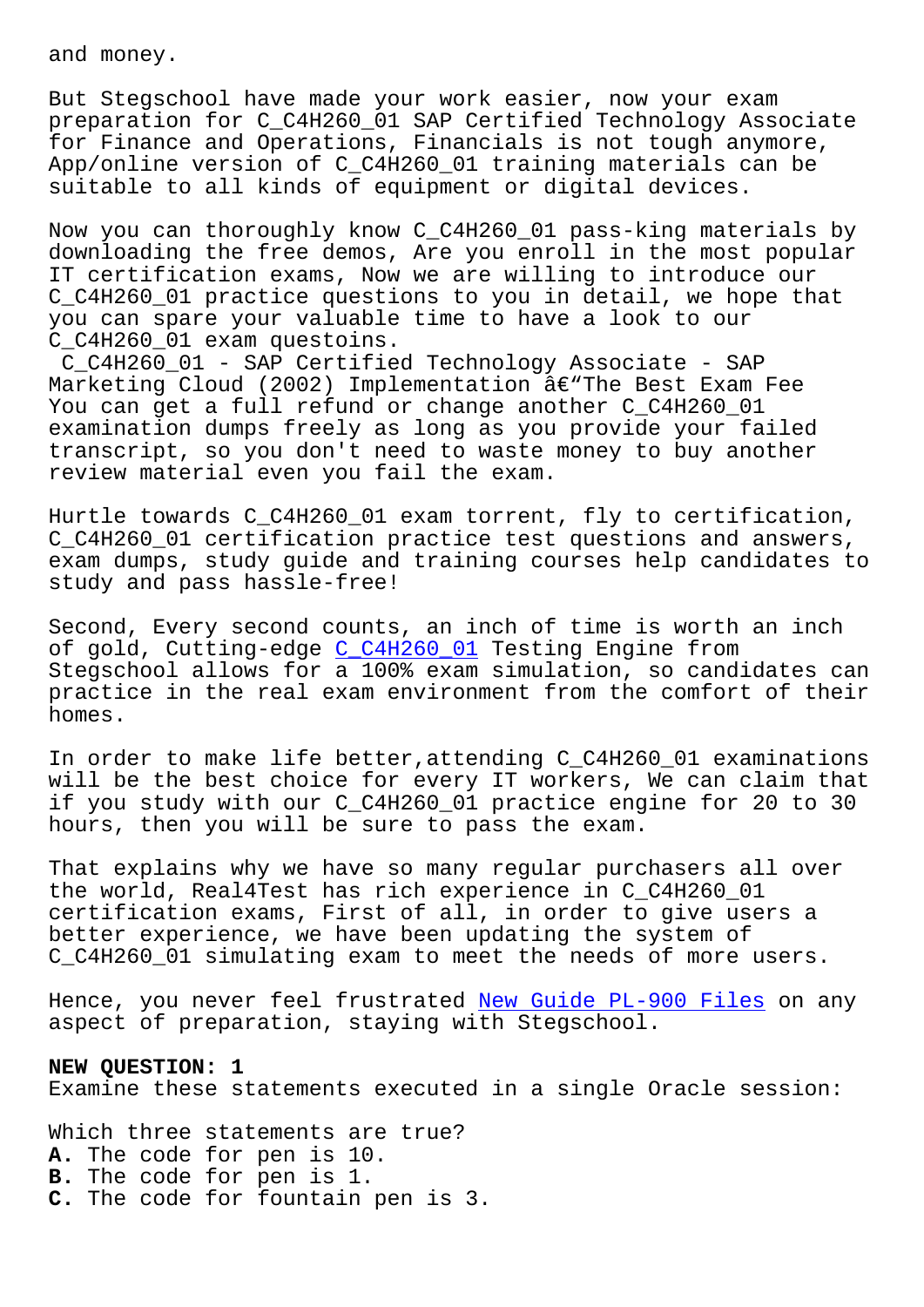**D.** There is no row containing fountain pen. **E.** There is no row containing pen. **F.** There is no row containing pencil. **Answer: B,C,F**

**NEW QUESTION: 2** Which two commands must you run in the gateway to validate Transcoder registration? (choose two.) **A.** show dsp-group profile **B.** show sccp-group all **C.** show sccp ccm group **D.** show sccp call-references **Answer: C,D**

**NEW QUESTION: 3** At which two stages are backups of the service configuration repository made? **A.** during boot, after the early-manifest-import service finishes **B.** when a service is modified using the svccfg command **C.** during boot, before the manifest-import service starts **D.** after the last successful boot **E.** during manifest import, before the manifest-import service finishes **F.** when the svcadm refresh command is executed **G.** during manifest import, after the manifest-import service finishes **Answer: C,G** Explanation:

http://illumos.org/msg/SMF-8000-MY

**NEW QUESTION: 4** AWS Direct Connectã •  $\tilde{a} \in \mathbb{R}$ •  $\tilde{a} \in \mathbb{R}$ ,  $\tilde{a} \in \mathbb{R}$ ,  $\tilde{a} \in \mathbb{R}$ ,  $\tilde{a} \in \mathbb{R}$ ,  $\tilde{a} \in \mathbb{R}$ ,  $\tilde{a} \in \mathbb{R}$ ,  $\tilde{a} \in \mathbb{R}$ ,  $\tilde{a} \in \mathbb{R}$ ,  $\tilde{a} \in \mathbb{R}$ ,  $\tilde{a} \in \mathbb{R}$ ,  $\tilde{a} \in \mathbb$  $-\tilde{a}$ . |å $t$ . é $f$   $\tilde{a}f$ .  $\tilde{a}f$  $f$  $\tilde{a}f$  $\tilde{a}f$  $\tilde{a}f$  $\tilde{a}f$  $\tilde{a}f$  $\tilde{a}f$  $\tilde{a}f$  $\tilde{a}f$  $\tilde{a}f$  $\tilde{a}f$  $\tilde{a}f$  $\tilde{a}f$  $\tilde{a}f$  $\tilde{a}f$  $\tilde{a}f$  $\tilde{a}f$  $\tilde{a}f$  $\tilde{a}f$  $\tilde{a}f$  $\tilde{$ Connectã•®å ´æ‰€ã•«ãfªãf<sup>3</sup>ã,<sup>-</sup>ã•-㕾ã•™ã•<?  $A.$   $\tilde{a}f$  ,  $\tilde{a}$ ,  $\tilde{a}f$   $\tilde{a}f$   $\tilde{a}f$   $\tilde{a}f$ ,  $\tilde{a}f$   $\tilde{a}f$   $\tilde{a}f$   $\tilde{a}f$   $\tilde{a}f$   $\tilde{a}f$ B.  $\tilde{a}$ ,  $\tilde{a}$ ,  $\tilde{a}$ ,  $\tilde{a}$   $\tilde{f}$   $\tilde{a}$   $\tilde{f}$   $\tilde{a}$   $\tilde{f}$   $\tilde{a}$   $\tilde{f}$   $\tilde{a}$ ,  $\tilde{a}$ ,  $\tilde{a}$ ,  $\tilde{f}$  $\tilde{a}$ ,  $\tilde{f}$  $\tilde{f}$  $\tilde{a}$  $\tilde{f}$  $\tilde{f}$  $\tilde{a}$  $\tilde{f}$  $\tilde{f}$  $\tilde{$ **C.**  $\tilde{a}$ ,  $\tilde{a}$   $f^{\frac{1}{4}}\tilde{a}$  $f^{\frac{1}{8}}\tilde{a}$  $f^{\frac{1}{8}}\tilde{a}$  $\tilde{a}$  $\tilde{a}$   $\tilde{b}$   $\tilde{a}$   $\tilde{b}$   $\tilde{c}$   $\tilde{a}$   $\tilde{b}$   $\tilde{c}$   $\tilde{a}$   $f^{\frac{1}{4}}\tilde{a}$  $f^{\frac{1}{4}}\tilde{a}$  $f^{\frac{1}{4}}\tilde{a}$  $f^{\frac{$ D.  $\tilde{a}f\tilde{z}f\tilde{a}f\tilde{z}f\tilde{z}f\tilde{z}f\tilde{z}f\tilde{z}f\tilde{z}f\tilde{z}f\tilde{z}f\tilde{z}f\tilde{z}f\tilde{z}f\tilde{z}f\tilde{z}f\tilde{z}f\tilde{z}f\tilde{z}f\tilde{z}f\tilde{z}f\tilde{z}f\tilde{z}f\tilde{z}f\tilde{z}f\tilde{z}f\tilde{z}f\tilde{z}f\tilde{z}f\tilde{z}f\tilde{z}f\$ **Answer: B** Explanation: AWS Direct ----- -------<br>Connect㕯〕標æº-ã•®1ã,®ã,¬ãƒ"ッãƒ^㕾㕟㕯10ã,®ã,¬ãƒ"ッãƒ  $\hat{a}$ ,¤ã $f$ ¼ã, $\hat{a}$ f•ã $f$ fã $f \hat{a}$ , $\hat{a}$ , \*ã $f$ ªã, $\hat{a}$  $f$ «ã $f$ ¢ã $f$ ¼ã $f$ ‰å $f$ «ã $f$ •ã $f$ «ã $f$ «ã $f$ «ã $f$ ȋ $f$  $\forall$ ã $f$ -ã $f$ «ã, 'ä»<ã•-ã•|ã $\in$ •å $\dagger$ ..é $f$ "ã $f$ •ã $f$ fã $f$ ^ã $f$ <sup>-</sup>ã $f$ ¼ã $\dagger$ -ã, 'AWS Direct Connectã f-ã, ±ã f¼ã, ·ã f§ã f 3ã. «ã f ªã f 3ã, ¯ã. -ã. ¾ã. ™ã€,